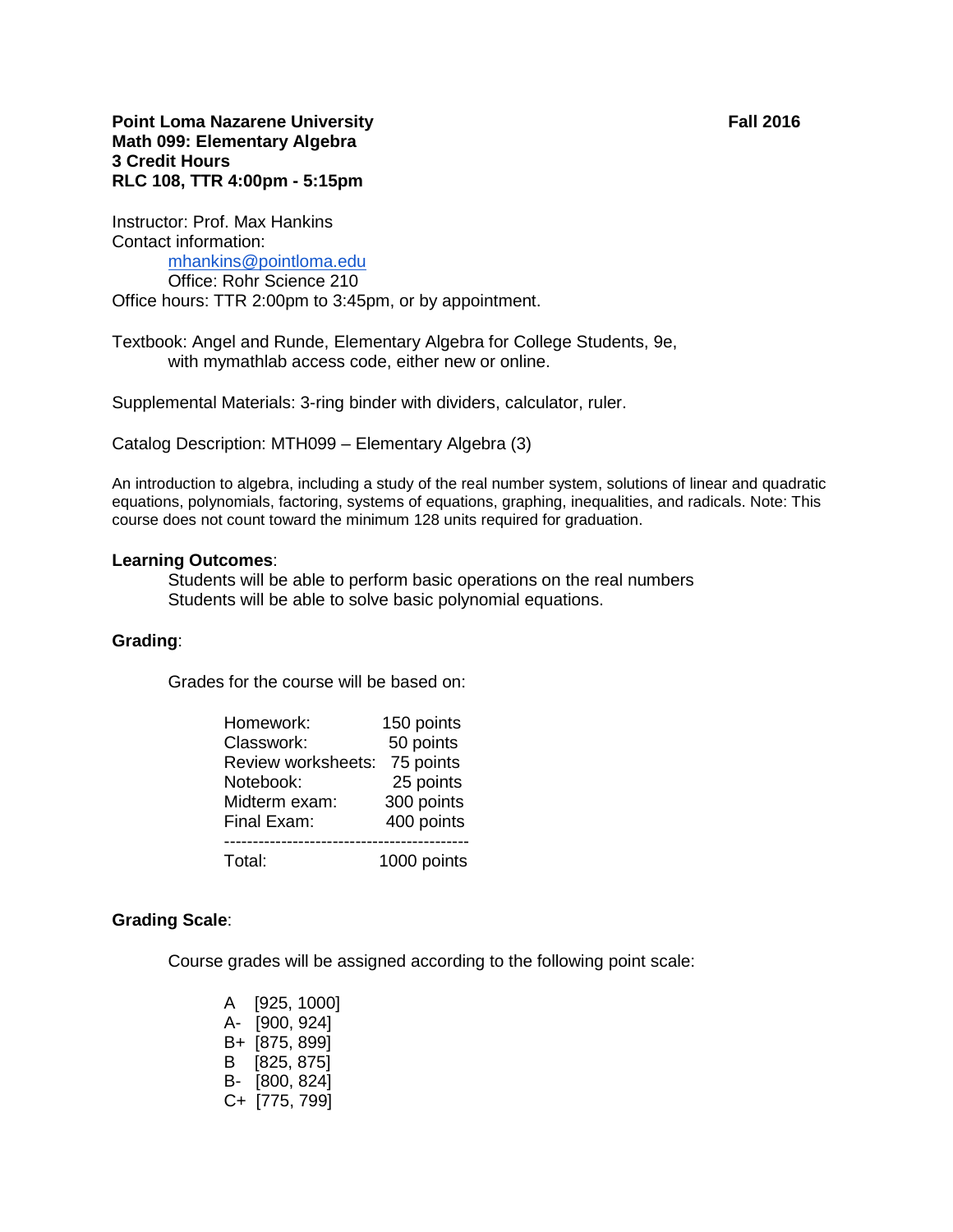C [725, 775] C- [700, 724] D+ [675, 699] D [625, 674] D- [600, 624] F [0, 599]

Note that scores of 59.9% or lower will result in an F.

#### **University Mission**:

Point Loma Nazarene University exists to provide higher education in a vital Christian community where minds are engaged and challenged, character is modeled and formed, and service becomes an expression of faith. Being of Wesleyan heritage, we aspire to be a learning community where grace is foundational, truth is pursued, and holiness is a way of life.

## **Department Mission**:

The Mathematical, Information, and Computer Sciences department at Point Loma Nazarene University is committed to maintaining a curriculum that provides its students with the tools to be productive, the passion to continue learning, and Christian perspectives to provide a basis for making sound value judgments.

### **Attendance**:

Attendance is expected at each class session. In the event of an absence you are responsible for the material covered in class and the assignments given that day.

Regular and punctual attendance at all classes in which a student is registered is considered essential to optimum academic achievement. Therefore, regular attendance and participation in each course are minimal requirements to be met. There are no allowed or excused absences except as approved in writing by the Provost for specific students participating in certain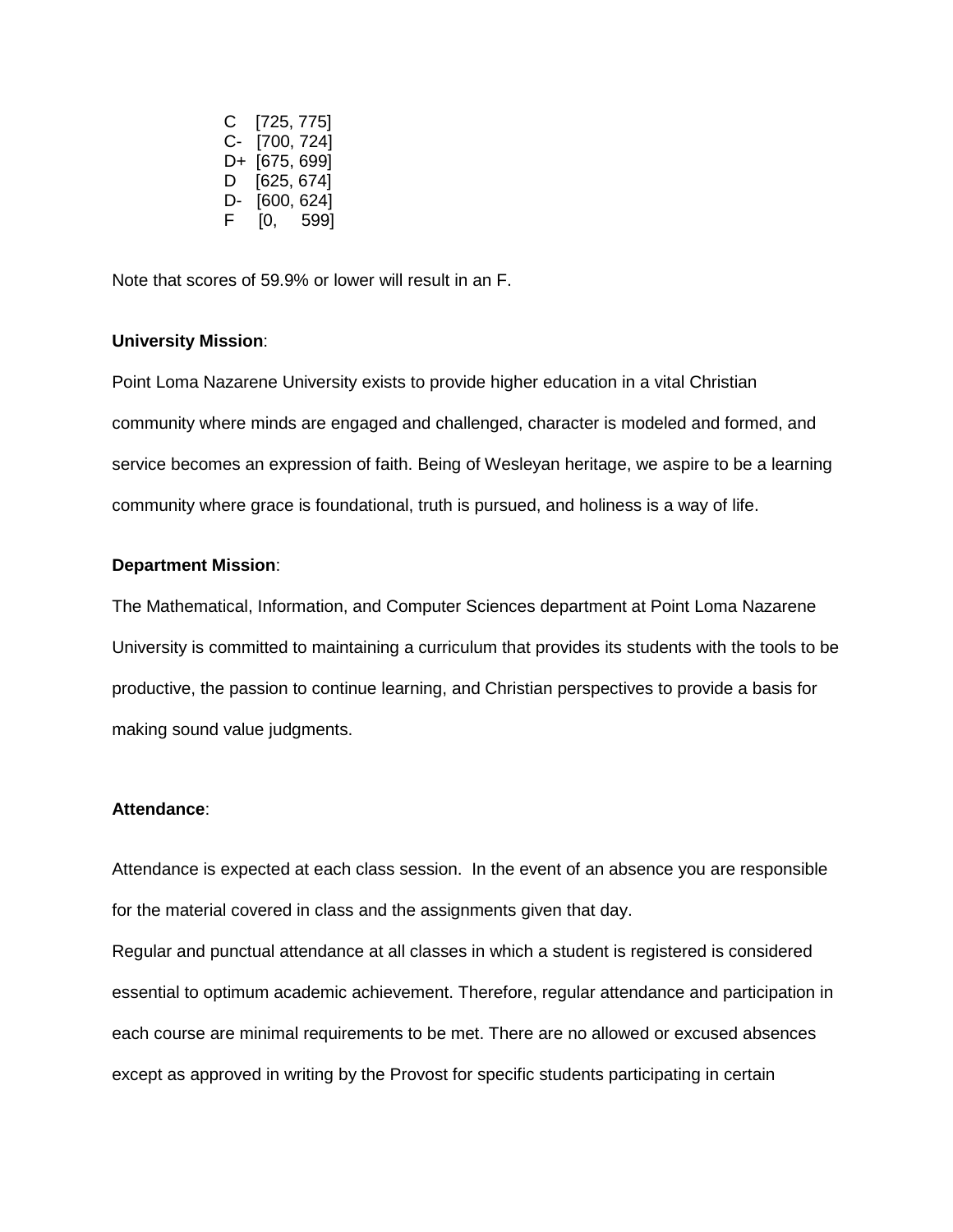university-sanctioned activities. Excused absences still count toward the 10%-20% limits, but allow students to make up work, quizzes, or tests missed as a result of a university-sanctioned activity. Activities of a unique nature, such as labs or other activities identified clearly on the syllabus, cannot be made up except in rare instances when instructors have given advanced, written approval for doing so. Whenever the number of accumulated absences in a class, for any cause, exceeds ten (10) percent of the total number of class meetings, the faculty member should send an e-mail to the student and the Vice Provost for Academic Administration (VPAA) warning of attendance jeopardy. If more than twenty (20) percent of the total number of class meetings is reported as missed, the faculty member or VPAA may initiate the student's deenrollment from the course without further advanced notice to the student. If the date of deenrollment is past the last date to withdraw from a class, the student will be assigned a grade of W or WF consistent with university policy in the Grading section of the catalog. There are no refunds for courses where a de-enrollment was processed. For more details see the PLNU catalog: http://catalog.pointloma.edu/content.php?catoid=18&navoid=1278#Class\_Attendance

### **Class Enrollment**:

It is the student's responsibility to maintain his/her class schedule. Should the need arise to drop this course (personal emergencies, poor performance, etc.), the student has the responsibility to follow through (provided the drop date meets the stated calendar deadline established by the university), not the instructor. Simply ceasing to attend this course or failing to follow through to arrange for a change of registration (drop/add) may easily result in a grade of F on the official transcript.

# **Academic Accommodations**:

While all students are expected to meet the minimum academic standards for completion of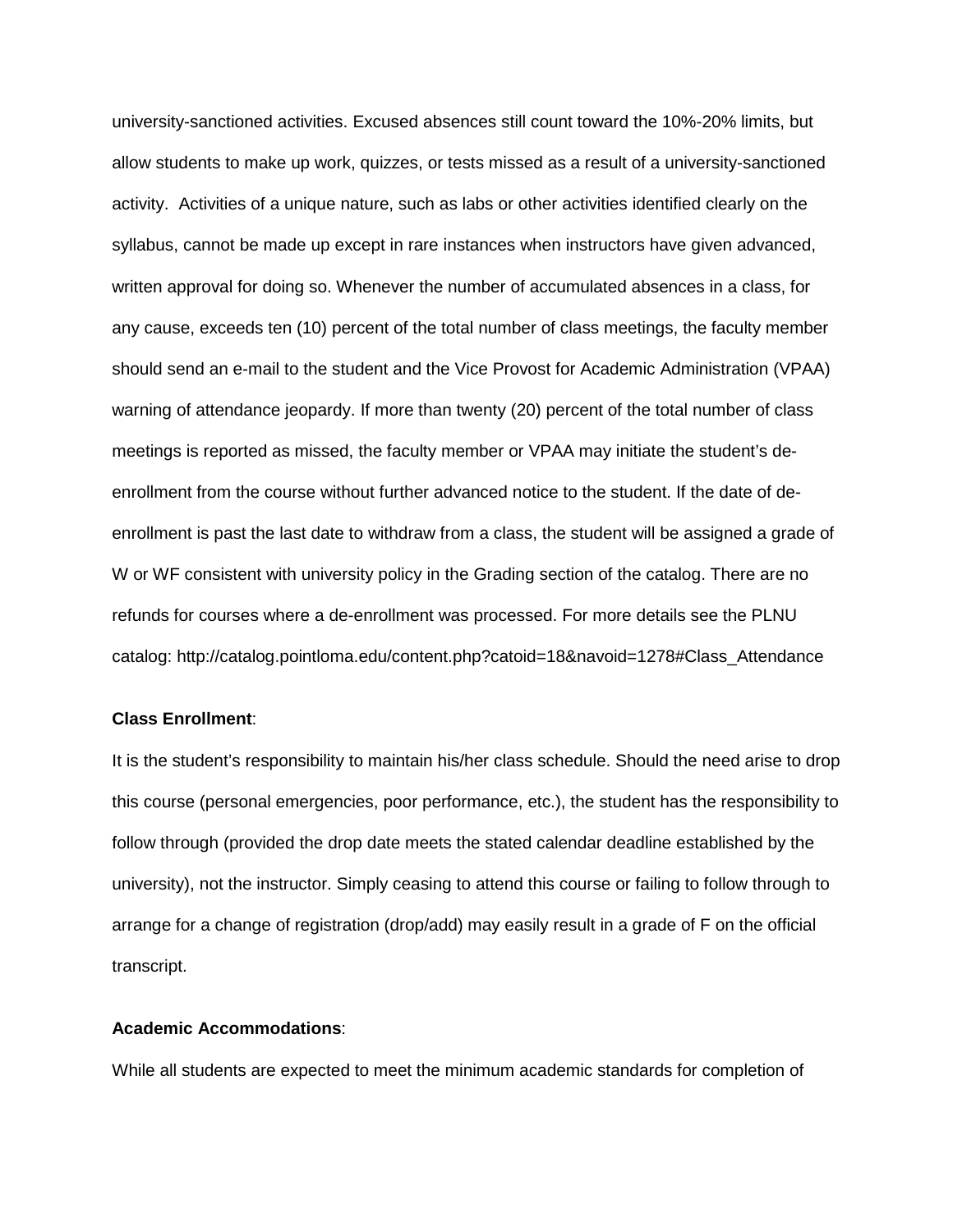their courses as established by the instructors, students with special needs may require academic accommodations. At Point Loma Nazarene University, students requesting academic accommodations must file documentation with the Disability Resource Center (DRC), located in the Bond Academic Center. Students can also reach the Disability Resource Center by phone at 619-849-2486 or by e-mail at DRC@pointloma.edu. Once the student files documentation, the Disability Resource Center contacts the student's instructors and provides written recommendations for reasonable and appropriate accommodations to meet the individual needs of the student. This policy assists the university in its commitment to full compliance with Section 504 of the Rehabilitation Act of 1973, the Americans with Disabilities (ADA) Act of 1990, and ADA Amendments Act of 2008, all of which prohibit discrimination against students with special needs and guarantees all qualified students equal access to the benefits of PLNU programs and activities. For more details see the PLNU catalog: http://catalog.pointloma.edu/content.php?catoid=18&navoid=1278#Academic\_Accommodations

Students with learning disabilities who may need accommodations should discuss options with the instructor during the first two weeks of class.

### **Academic Honesty**:

The Point Loma Nazarene University community holds the highest standards of honesty and integrity in all aspects of university life. Any violation of the university's commitment is a serious affront to the very nature of Point Loma's mission and purpose. Violations of academic honesty include cheating, plagiarism, falsification, aiding academic dishonesty, and malicious interference. The details of PLNU's meaning of each of these words can be found in the PLNU catalog at:

http://catalog.pointloma.edu/content.php?catoid=18&navoid=1278#Academic\_Honesty A student remains responsible for the academic honesty of work submitted in PLNU courses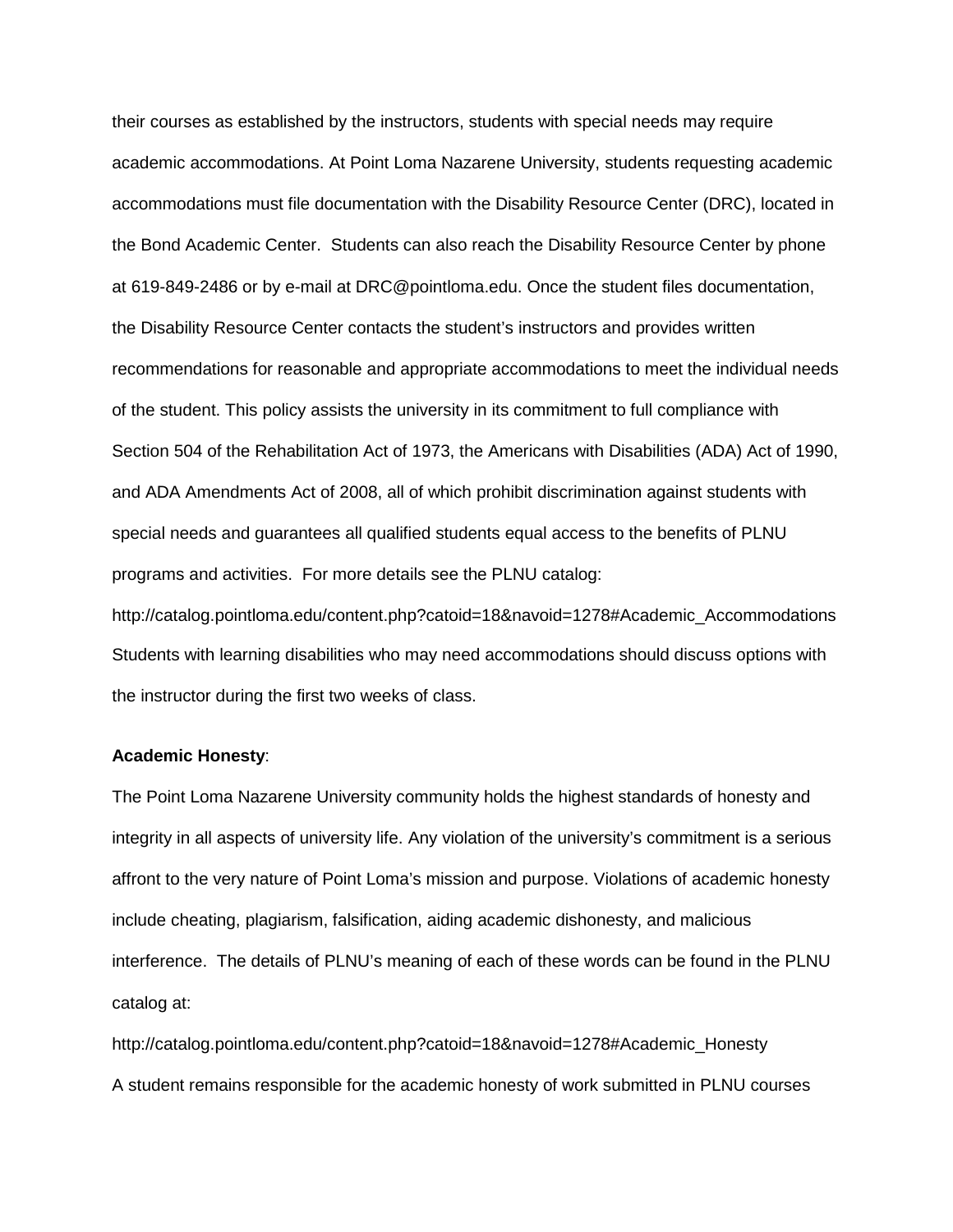and the consequences of academic dishonesty beyond receipt of the final grade in the class and beyond the awarding of the diploma. Ignorance of these catalog policies will not be considered a valid excuse or defense. Students may not withdraw from a course as a response to a consequence.

A student who is caught cheating on any item of work will receive a zero on that item and may receive an "F" for the semester. See the PLNU Catalog for a further explanation of the PLNU procedures for academic dishonesty

(http://catalog.pointloma.edu/content.php?catoid=18&navoid=1278#Academic\_Honesty).

## **Final Exam: Date and Time**: Tuesday, December 13, 4:30-7:30

The final exam date and time is set by the university at the beginning of the semester and may not be changed by the instructor. Only in the case that a student is required to take three exams during the same day of finals week is an instructor authorized to change the exam date and time for that particular student. The final exam is Tuesday, December 13, 2016, from 4:30 to 7:30. The final exam is comprehensive.

## **Copyright Protected Materials**:

Point Loma Nazarene University, as a non-profit educational institution, is entitled by law to use materials protected by the US Copyright Act for classroom education. Any use of those materials outside the class may violate the law.

# **Credit Hours**:

In the interest of providing sufficient time to accomplish the stated course learning outcomes, this class meets the PLNU credit hour policy for an 3 unit class delivered over 15 weeks.

Specific details about how the class meets the credit hour requirements can be provided upon

# request.

## **Course Philosophy**:

Mathematics is learned primarily by doing mathematics- not simply listening to it; that is, the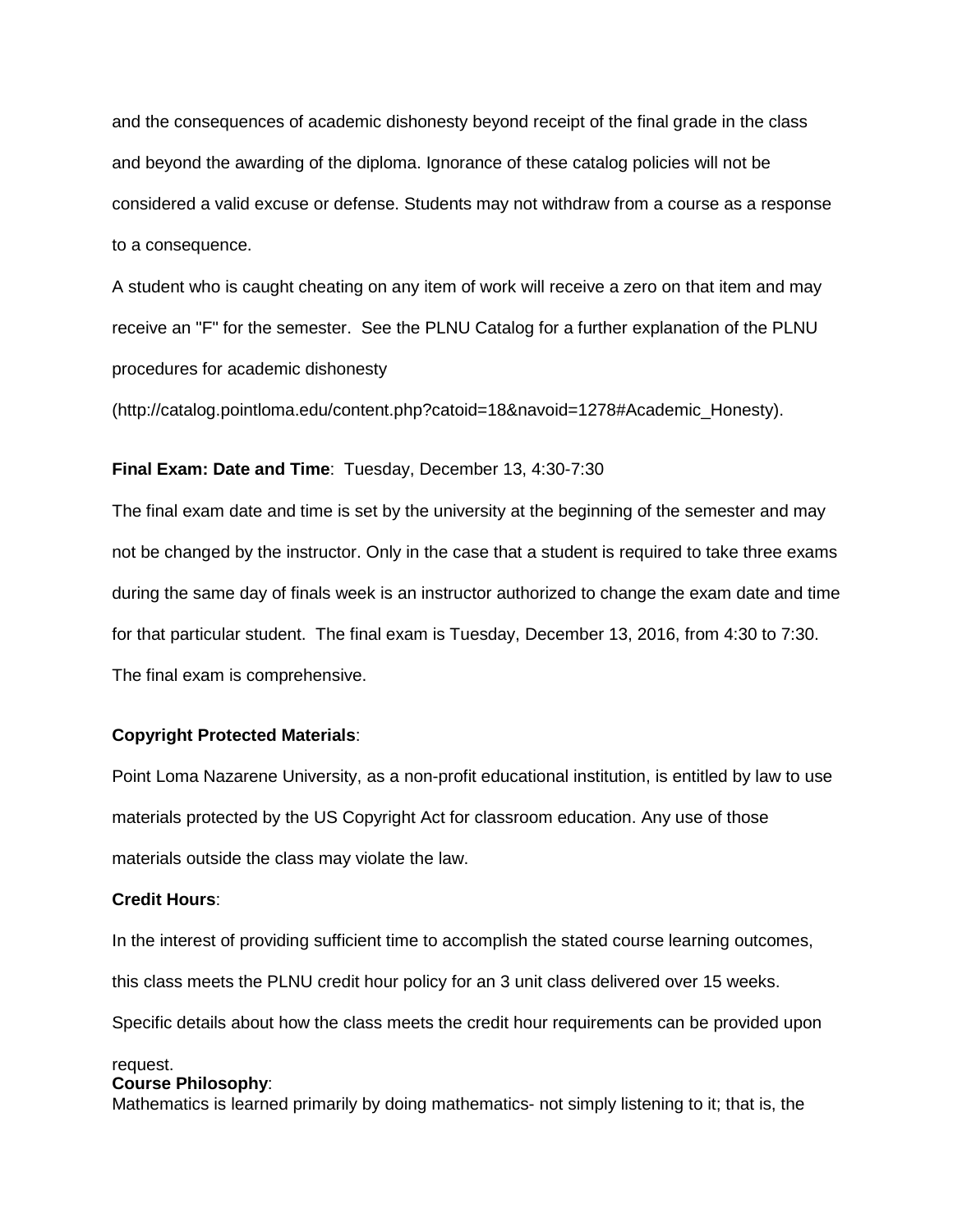effective learning of mathematics is an active process, involving participation. Thus, the course aims to maximize student involvement, hence student achievement. Individual concepts in mathematics are learned (mastered as opposed to memorized) by thinking and working through numerous examples and exercises which involve these concepts; by this process mathematical concepts become familiar and less abstract.

# **Course Format**:

# **Homework**:

Homework for this course will be done using the students' mymathlab account. Signup for the mathlab account is mandatory. Use the course: hankins71047. Failure to sign up by the end of the second week of the class will result in the student being dropped.

Students will do their homework online using their mymathlab account. Successful, ontime completion of these assignments will result in the accumulation of homework points. Assignments will be due each week as given on the mathlab site. An assignment is late if not completed by its deadline. Late work will be assessed a significant penalty.

# **Class Time**:

Class time will be used for:

Review of last session's classwork. Distribution of handouts and worksheets. Introduction of topics from the text. Working examples from the text. Additional material presented in class. Answering students' questions on subject material. Class work Mid Term Exam

# **Classwork**:

Classwork will be handed out at the beginning of each class and collected at the end of class. This work will be checked for completion and returned at the next class. It will be the student's responsibility to correct any mistakes in the classwork as it is reviewed. On time completion of classwork will result in the accumulation of classwork points. In-class participation, that is, answering questions posed during class, will also count toward the classwork score.

## **Review Worksheets**:

Review worksheets will be handed out for completion at appropriate times. On time and accurate completion of these worksheets will result in the accumulation of review points. Graded review worksheets will be returned for correction and inclusion in the student notebook.

## **Student Notebook**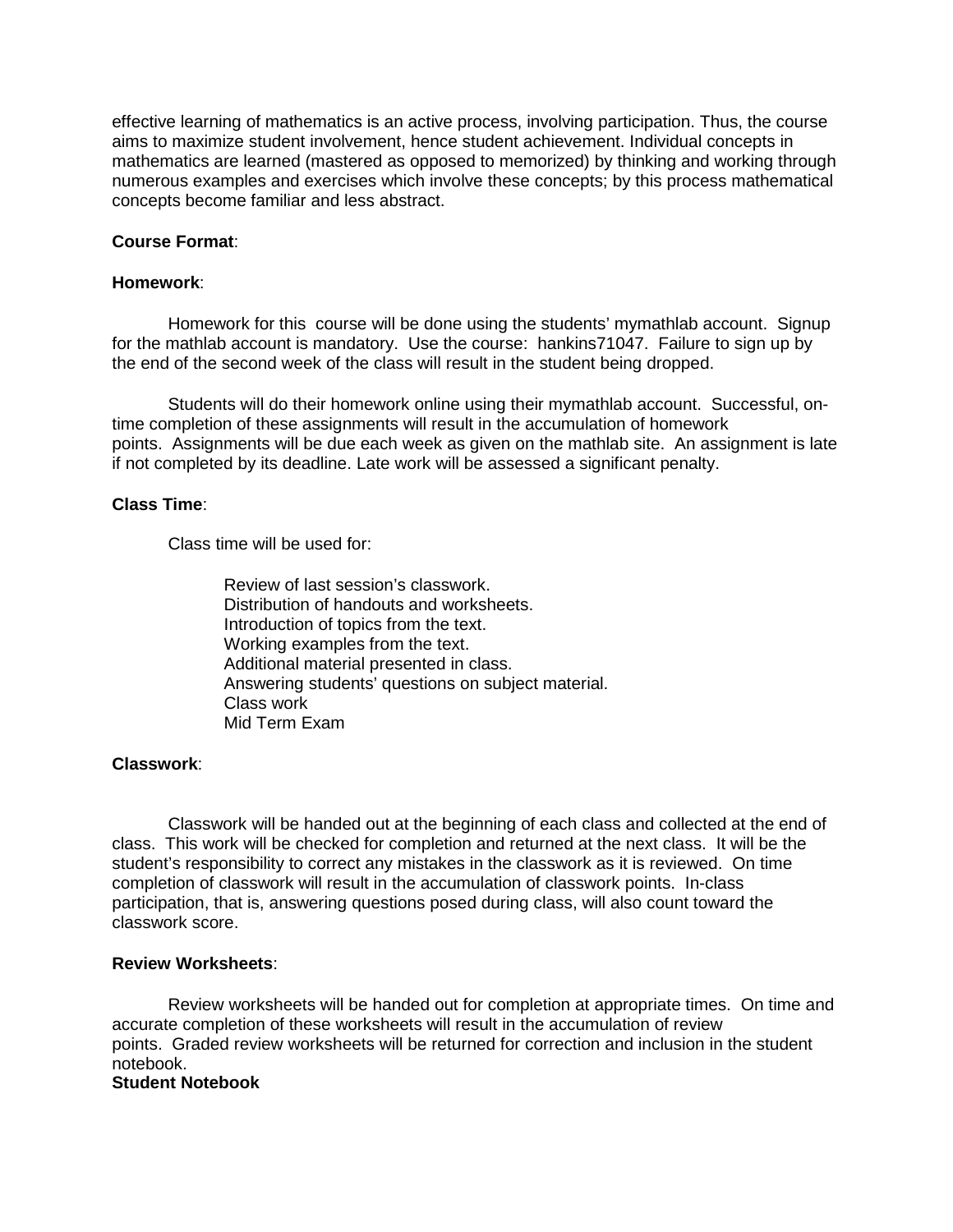Students will keep the syllabus, the midterm exam and any corrections to it, as well as their completed and corrected review worksheets in a 3-ring notebook with dividers. Other materials of the student's choice may also be included, such as student notes from class lectures, how-to notes on math procedures, etc. Notebooks will be graded on completeness, accuracy, neatness and presentation. Failure to keep an organized notebook in a 3 ring binder will result in a significant deduction of points for this course requirement. Notebooks will be collected and graded on the midterm and final exam dates.

## **Midterm and Final Exams**:

The midterm and final examinations will include problems and questions over material assigned in the text, readings and handouts, as well as material presented in class. The midterm exam will be returned for correction and inclusion in the student notebook. No examination shall be missed without prior consent by me or a well-documented emergency beyond your control. A score of zero will be assigned for an examination that is missed without prior consent or a well-documented emergency beyond your control. The examination schedule is included in the daily schedule.

### **General Advice:**

The key to success in this class is to attend lectures regularly and do your homework and classwork. You learn mathematics by doing it yourself. You should expect to spend approximately two hours outside of class for every one hour in class working on homework and going over concepts. When doing homework, please note it is normal to not be able to do every problem correct on the first attempt. Do not be discouraged, instead seek help.

For the mymathlab work, it is important to work the problems on paper prior to entering your answer. You will be given several tries to answer a question correctly prior to getting it wrong. If you notice a problem area, make a note of it. The more detailed your question is, the better the chance you will get a helpful answer.

Read the material prior to coming to class. It is not possible to learn most math "cold" the first time it is presented. If you try working the examples first, you will find it easier to follow them as we work through them in class.

### **Sources of Help**:

1. Me. If you have questions, ask me. Because I have a hearing disability, the best time for asking questions is during the classwork time, or during hours as listed above. For common questions, I may post a livescribe explanation on the site.

2. FREE TUTORING- Math Learning Center, RS-230. Hours are posted on the door.

3. Other classmates. Form study groups! Work together!